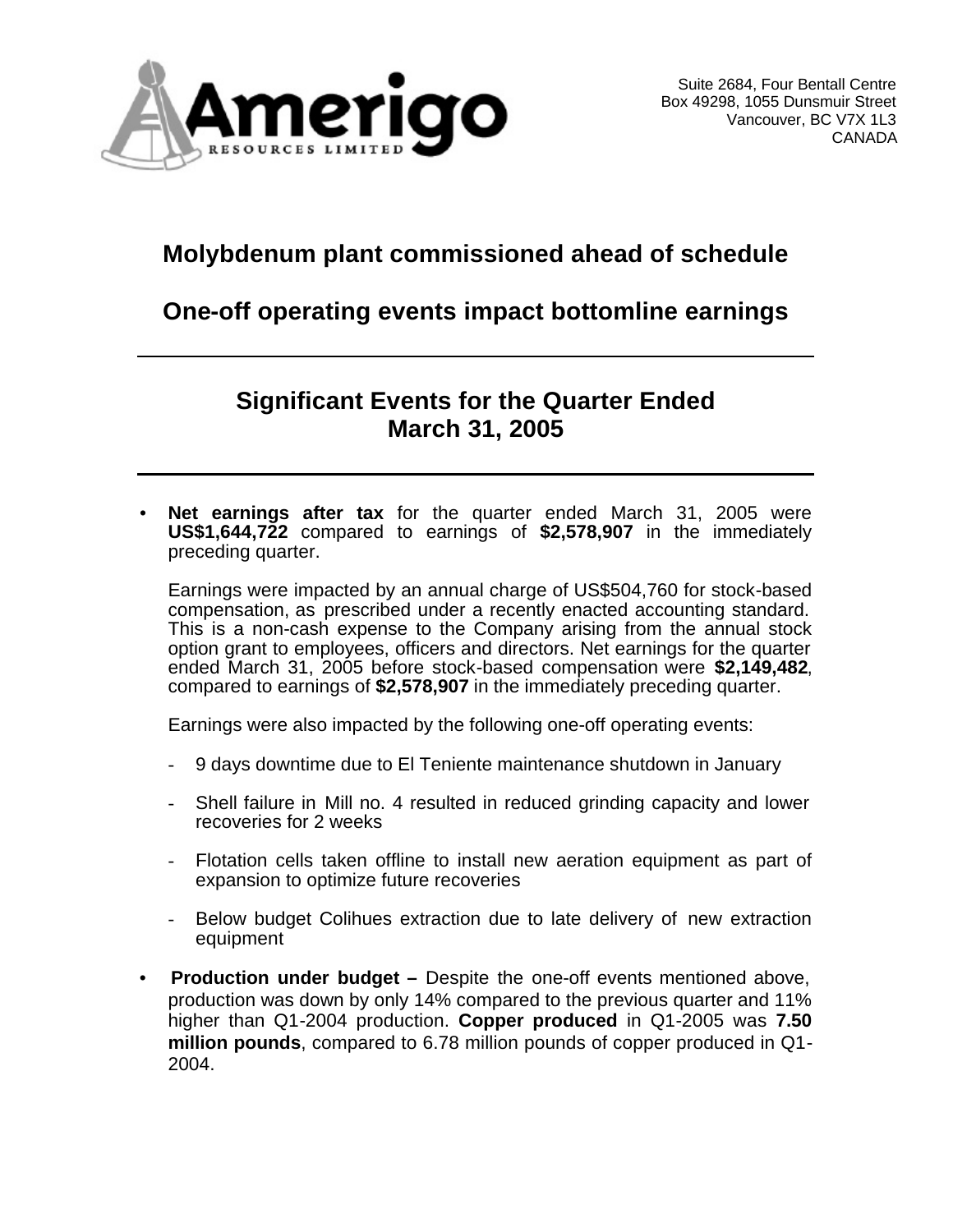• **Cash costs** before El Teniente royalty were higher at **US\$0.91** per pound in Q1 - 2005 compared to US\$0.76 in the preceding quarter and US\$0.64 in Q1- 2004. Lower production and a high percentage of fixed costs result in higher cash cost per pound.

Cost increases are also due to higher energy and steel costs, and significantly higher smelter and refinery charges in 2005 consistent with industry-wide increases to treatment, refining and shipping charges. Smelter and refinery charges were US\$0.35/lb in the quarter, compared to an average cost of US\$0.20/lb in 2004. Since MVC does not ship concentrate overseas, smelter and refinery charges include the participation by the smelter in MVC's cost savings for shipping.

MVC management also took the opportunity offered by the El Teniente shutdown to undertake annual maintenance of the MVC plant. Accordingly, maintenance costs of US\$0.15/lb are 27% above budget. Maintenance costs per pound are expected to decrease in subsequent quarters as a result of the "upfront" maintenance undertaken in Q1.

Total costs after royalty, depreciation and accretion were US\$1.14 per pound in the quarter ended March 31, 2005 compared to US\$0.98 in the preceding quarter and US\$0.80 in Q1-2004. Contributing to the total cost increase are higher royalty payments at higher copper prices.

The outlook for the remainder of the year should see lower operating costs per pound due to higher expected production related to the plant expansion and the benefit of molybdenum production as a by-product credit.

- Cash balances increased to **US\$8,812,296** at March 31, 2005 after capital expenditures of US\$4,517,658 in Q1-2005 related to the copper plant expansion and the molybdenum plant.
- **Molybdenum plant completed in the quarter -** Construction for the molybdenum plant was completed on March 2005, 3 months ahead of schedule. **Production of saleable molybdenum concentrate** started during the commissioning phase in April 2005 and is expected to be in excess of **500,000 pounds of molybdenum** in concentrates in 2005, with an increase to 800,000 to 1,000,000 pounds in 2006.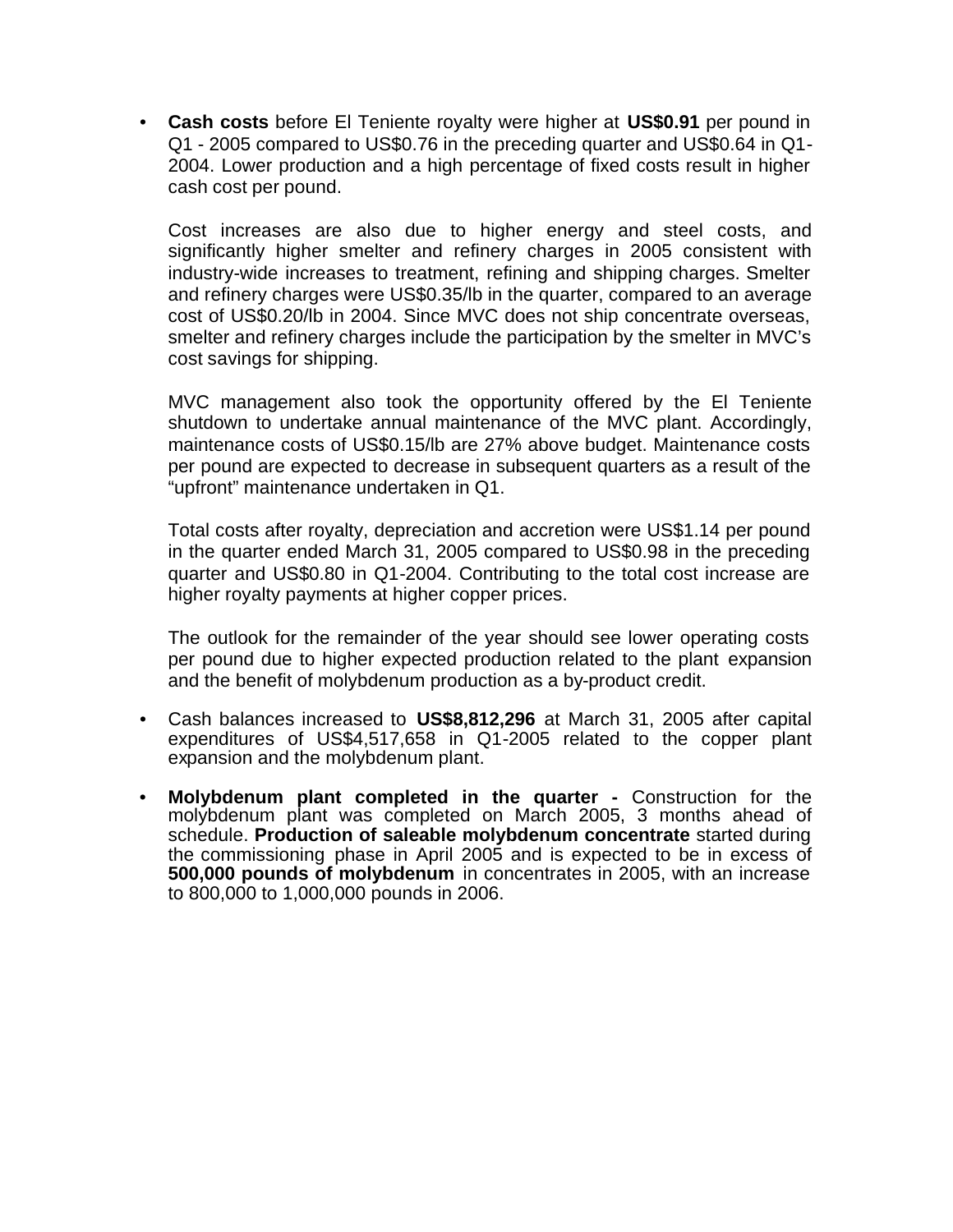### **Consolidated Financial Statements March 31, 2005** (expressed in U.S. dollars) Not audited or reviewed by external auditors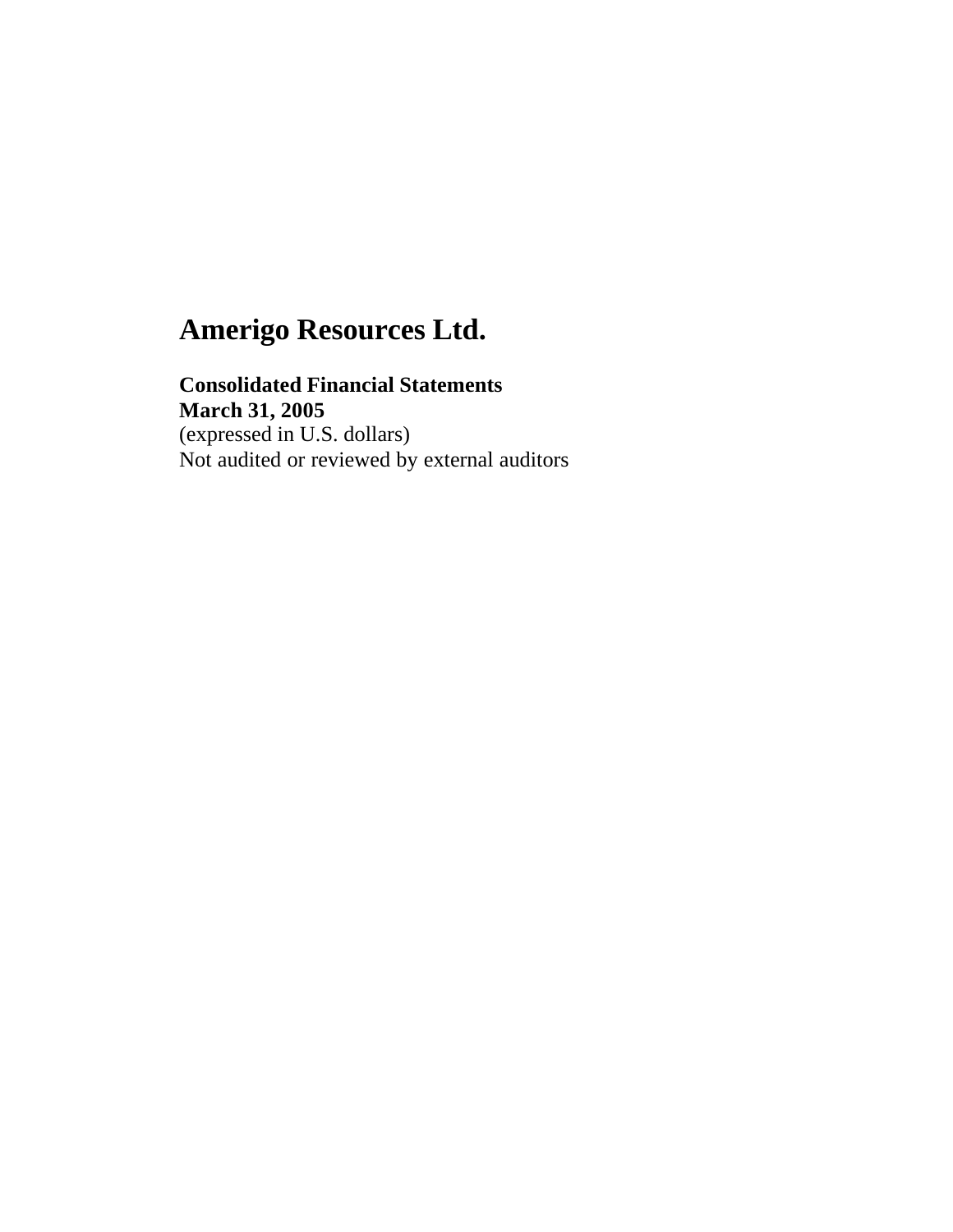Consolidated Balance Sheets (Unaudited)

(expressed in U.S. dollars)

|                                                                                                                                                   | March 31<br>2005<br>\$                                | December 31<br>2004<br>\$                             |
|---------------------------------------------------------------------------------------------------------------------------------------------------|-------------------------------------------------------|-------------------------------------------------------|
| <b>Assets</b>                                                                                                                                     |                                                       |                                                       |
| <b>Current assets</b><br>Cash and cash equivalents<br>Accounts receivable<br>Prepaid expenses<br>Plant supplies and inventory                     | 8,812,296<br>3,150,334<br>932,808<br>1,367,464        | 8,239,089<br>3,383,211<br>690,946<br>1,153,105        |
|                                                                                                                                                   | 14,262,902                                            | 13,466,351                                            |
| <b>Investment in Nikos Explorations</b><br><b>Mineral property, plant and equipment</b> - net (Note 2)<br><b>Future income tax</b>                | 477,230<br>38,699,872                                 | 477,230<br>34,479,801                                 |
| <b>Other</b>                                                                                                                                      | 40,045                                                | 46,563                                                |
|                                                                                                                                                   | 53,480,049                                            | 48,469,945                                            |
| <b>Liabilities</b>                                                                                                                                |                                                       |                                                       |
| <b>Current liabilities</b><br>Accounts payable and accrued liabilities<br>El Teniente royalty payable (Note 5)<br>Due to related parties (Note 3) | 2,687,068<br>1,419,291<br>39,782<br>4,146,141         | 3,143,076<br>1,692,374<br>46,264<br>4,881,714         |
| Note payable<br><b>Other payables</b><br><b>Asset retirement obligation</b><br><b>Future income tax</b><br><b>Minority interest</b>               | 3,400,000<br>499,496<br>2,084,612<br>457,073<br>1,000 | 3,400,000<br>469,858<br>2,049,951<br>264,478<br>1,000 |
|                                                                                                                                                   | 10,588,322                                            | 11,067,001                                            |
| <b>Shareholders' Equity</b>                                                                                                                       |                                                       |                                                       |
| <b>Capital stock</b> (Note 4)                                                                                                                     | 30,458,174                                            | 26,891,142                                            |
| Value assigned to stock options (Note 4)                                                                                                          | 1,369,740                                             | 1,092,711                                             |
| <b>Shareholders' Equity</b>                                                                                                                       | 11,085,923                                            | 9,441,201                                             |
| <b>Cumulative translation adjustment</b>                                                                                                          | (22, 110)                                             | (22,110)                                              |
|                                                                                                                                                   | 42,891,727                                            | 37,402,944                                            |
|                                                                                                                                                   | 53,480,049                                            | 48,469,945                                            |

## **Approved by the Board of Directors**

\_\_\_\_\_\_\_\_\_\_\_\_\_\_\_\_\_\_\_\_\_\_\_\_\_\_\_\_\_\_\_\_\_\_\_ Director \_\_\_\_\_\_\_\_\_\_\_\_\_\_\_\_\_\_\_\_\_\_\_\_\_\_\_\_\_\_\_\_\_\_\_ Director

"Robert J. Gayton" "Ruston Goepel"<br>
Director "Ruston Goepel"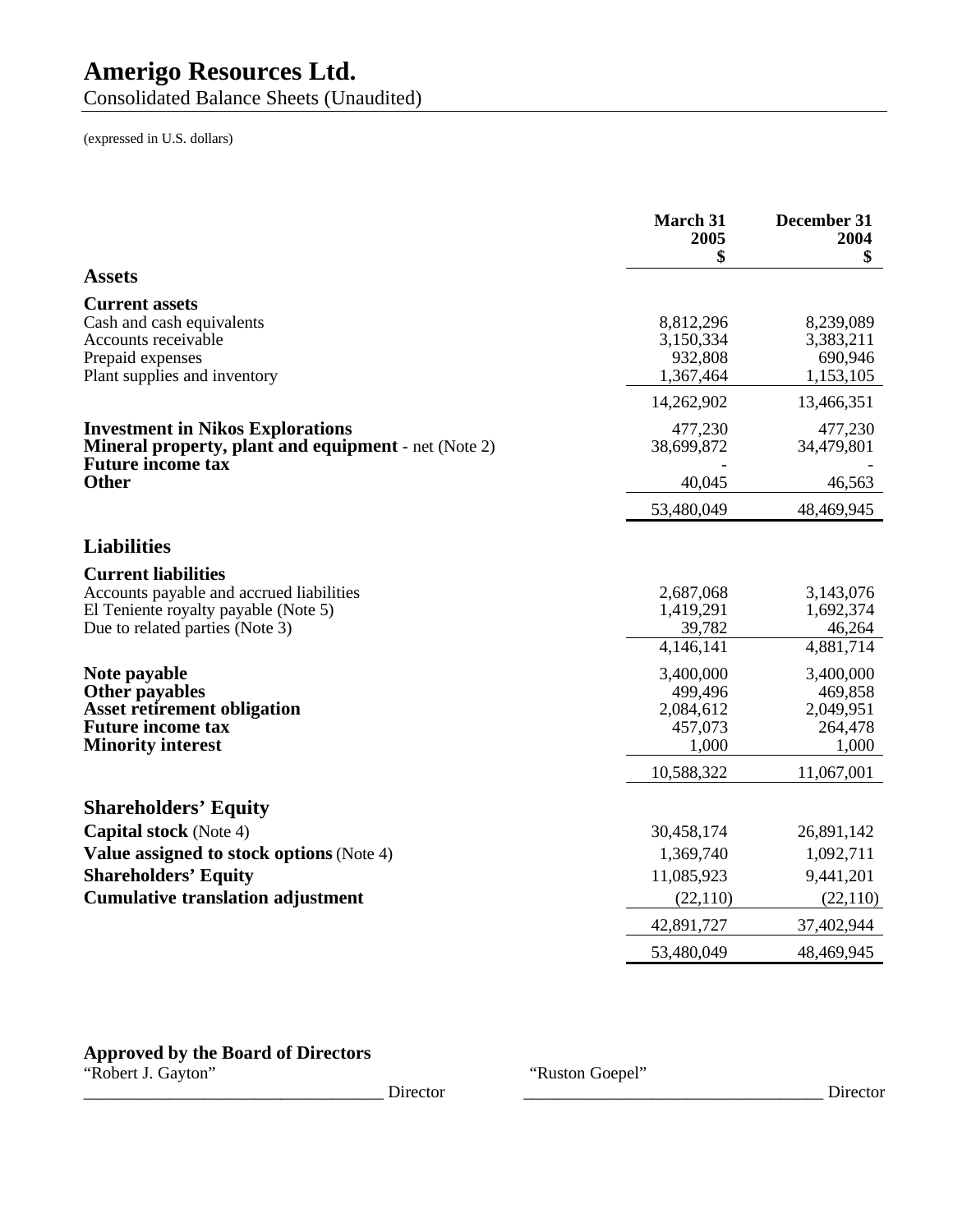Consolidated Statements of Operations (Unaudited)

(expressed in U.S. dollars)

|                                               | <b>Quarter ended</b><br>March 31, 2005 | <b>Quarter</b> ended<br><b>March 31, 2004</b> |
|-----------------------------------------------|----------------------------------------|-----------------------------------------------|
|                                               | \$                                     |                                               |
| Copper sales, gross                           | 11,070,612                             | 10,238,720                                    |
| Smelter, refinery and other charges           | 2,656,203                              | 1,182,611                                     |
| Net revenue                                   | 8,414,409                              | 9,056,109                                     |
| Costs                                         |                                        |                                               |
| Production costs                              | 2,685,265                              | 2,066,818                                     |
| El Teniente royalty (Note 5)                  | 1,407,948                              | 940,196                                       |
| Maintenance and services                      | 1,086,477                              | 721,785                                       |
| Depreciation and amortization                 | 297,587                                | 246,738                                       |
| Administration                                | 227,968                                | 231,540                                       |
| Transportation                                | 157,121                                | 121,712                                       |
| Asset retirement accretion cost               | 34,661                                 | 32,393                                        |
| <b>Cost of sales</b>                          | 5,897,027                              | 4,361,182                                     |
| <b>Operating profit</b>                       | 2,517,382                              | 4,694,927                                     |
| Other expenses                                |                                        |                                               |
| Stock based compensation                      | 504,760                                |                                               |
| Salaries, consulting and professional fees    | 121,677                                | 99,864                                        |
| Transfer agent and filing fees                | 56,935                                 | 138,475                                       |
| Management fees                               | 46,454                                 | 45,734                                        |
| Office expense                                | 34,959                                 | 38,020                                        |
| Insurance expense                             | 11,370                                 | 10,912                                        |
| Shareholder information                       | 9,804                                  | 8,387                                         |
| Interest expense                              | 2,879                                  | 73,619                                        |
|                                               | 788,838                                | 415,011                                       |
| Earnings before the undernoted items          | 1,728,544                              | 4,279,916                                     |
| Foreign exchange gain (expense)               | 220,737                                | (227, 899)                                    |
| Interest income                               | 50,836                                 | 69,630                                        |
| Earnings before taxes and minority interest   | 2,000,117                              | 4,121,647                                     |
| Income tax expense, net of (tax recoveries)   | 243,176                                | 243,760                                       |
| <b>Earnings before minority interest</b>      | 1,756,941                              | 3,877,887                                     |
| <b>Minority interest</b> (Note 3)             | 112,219                                | 101,705                                       |
| Net earnings for the period                   | 1,644,722                              | 3,776,182                                     |
| Retained earnings - Beginning of period       |                                        |                                               |
| As previously reported                        | 9,441,201                              | (1,165,486)                                   |
| Accounting changes                            |                                        | (334, 511)                                    |
| As restated                                   | 9,441,201                              | (1,499,997)                                   |
| Retained earnings - end of period             | 11,085,923                             | 2,276,185                                     |
| Weighted average number of shares outstanding | 69,397,844                             | 61,635,466                                    |
| <b>Earnings per share</b>                     |                                        |                                               |
| <b>Basic</b>                                  | 0.0237                                 | 0.0613                                        |
| Diluted                                       | 0.0186                                 | 0.0435                                        |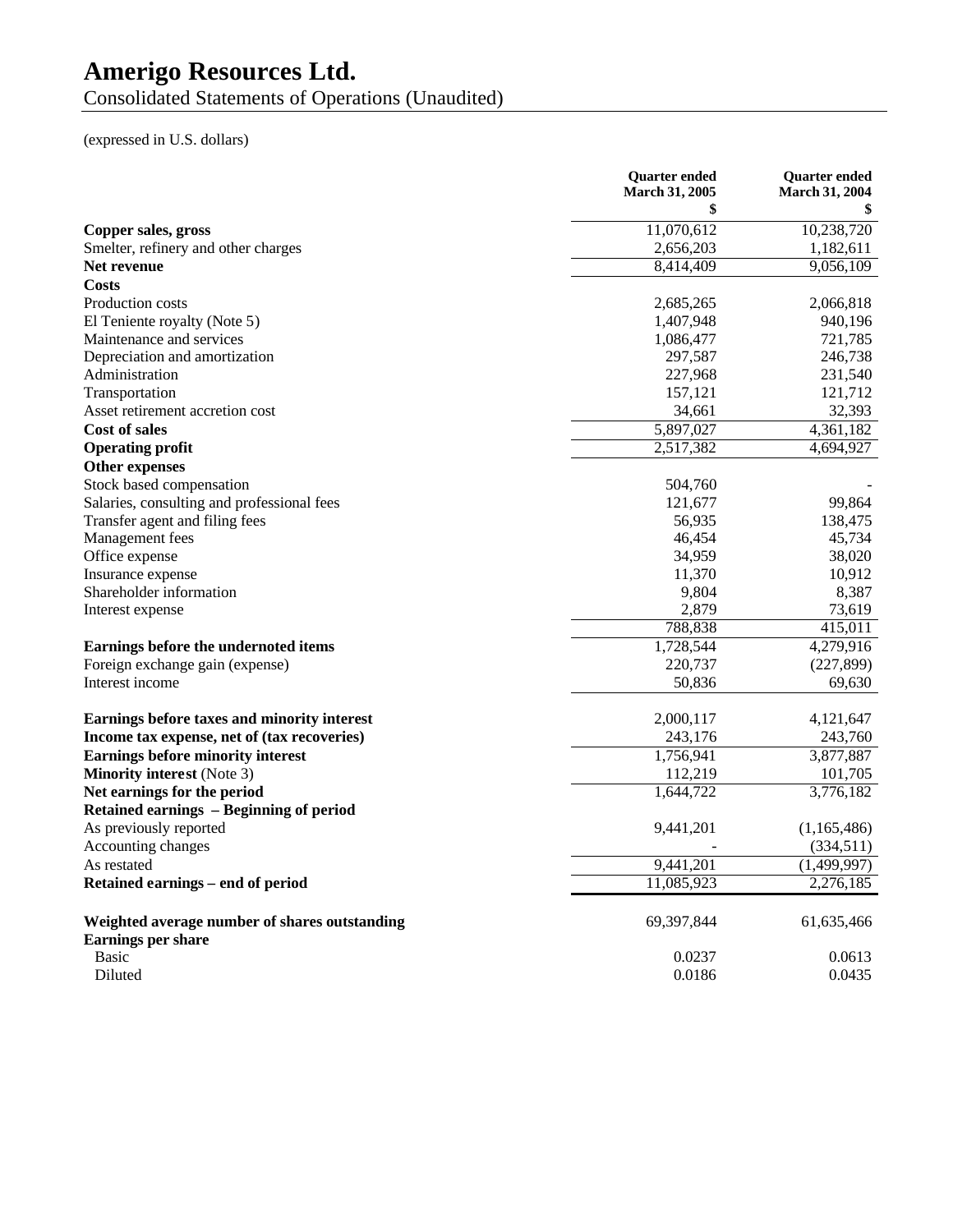Consolidated Statements of Cash Flows (Unaudited)

(expressed in U.S. dollars)

|                                              | <b>Quarter</b> ended<br>March 31, 2005 | <b>Quarter ended</b><br>March 31, 2004 |
|----------------------------------------------|----------------------------------------|----------------------------------------|
|                                              | \$                                     |                                        |
| <b>Cash flows from operating activities</b>  |                                        |                                        |
| Net earnings for the period                  | 1,644,722                              | 3,776,182                              |
| Items not affecting cash -                   |                                        |                                        |
| Income tax expense, net of (tax              | 243,176                                | 243,760                                |
| recoveries)                                  |                                        |                                        |
| Depreciation and amortization                | 297,587                                | 246,738                                |
| Asset retirement accretion cost              | 34,661                                 | 32,393                                 |
| Stock-based compensation                     | 504,760                                |                                        |
|                                              | 2,724,906                              | 4,299,073                              |
| Changes in non-cash working capital, net     |                                        |                                        |
| of effects of acquisition of subsidiary      |                                        |                                        |
| Accounts receivable                          | 232,877                                | (2,304,653)                            |
| Prepaid expenses                             | (241, 862)                             | (141, 544)                             |
| Plant, supplies and inventory                | (214, 359)                             | (210,760)                              |
| Accounts payable                             | (456,008)                              | 44,698                                 |
| Due to related parties                       | (6,482)                                | (150, 362)                             |
| El Teniente royalty payable                  | (273,083)                              | 629,795                                |
| Net cash provided by operating               |                                        |                                        |
| activities                                   | 1,765,989                              | 2,166,247                              |
| <b>Cash flows from investing activities</b>  |                                        |                                        |
| Purchase of property, plant and equipment    | (4,517,658)                            | (1, 113, 878)                          |
| Net cash used in investing activities        | $\overline{(4,517,658)}$               | (1, 113, 878)                          |
| <b>Cash flows from financing activities</b>  |                                        |                                        |
| Repayment of Enami loans                     |                                        | (1,397,166)                            |
| Issuance of shares for cash – net of issue   | 3,339,301                              | 1,119,002                              |
| costs                                        |                                        |                                        |
| Other payables                               | 29,638                                 | 67,485                                 |
| Net cash provided by financing               |                                        |                                        |
| activities                                   | 3,368,939                              | (210, 679)                             |
| Increase in cash and cash equivalents        |                                        |                                        |
| due to exchange rate changes                 | (44,063)                               | 67,539                                 |
| Net increase in cash and cash                | 573,207                                | 909,229                                |
| equivalents                                  |                                        |                                        |
| <b>Cash and cash equivalents - Beginning</b> |                                        |                                        |
| of period                                    | 8,239,089                              | 4,366,419                              |
| Cash and cash equivalents - End of           |                                        |                                        |
| period                                       | 8,812,296                              | 5,275,648                              |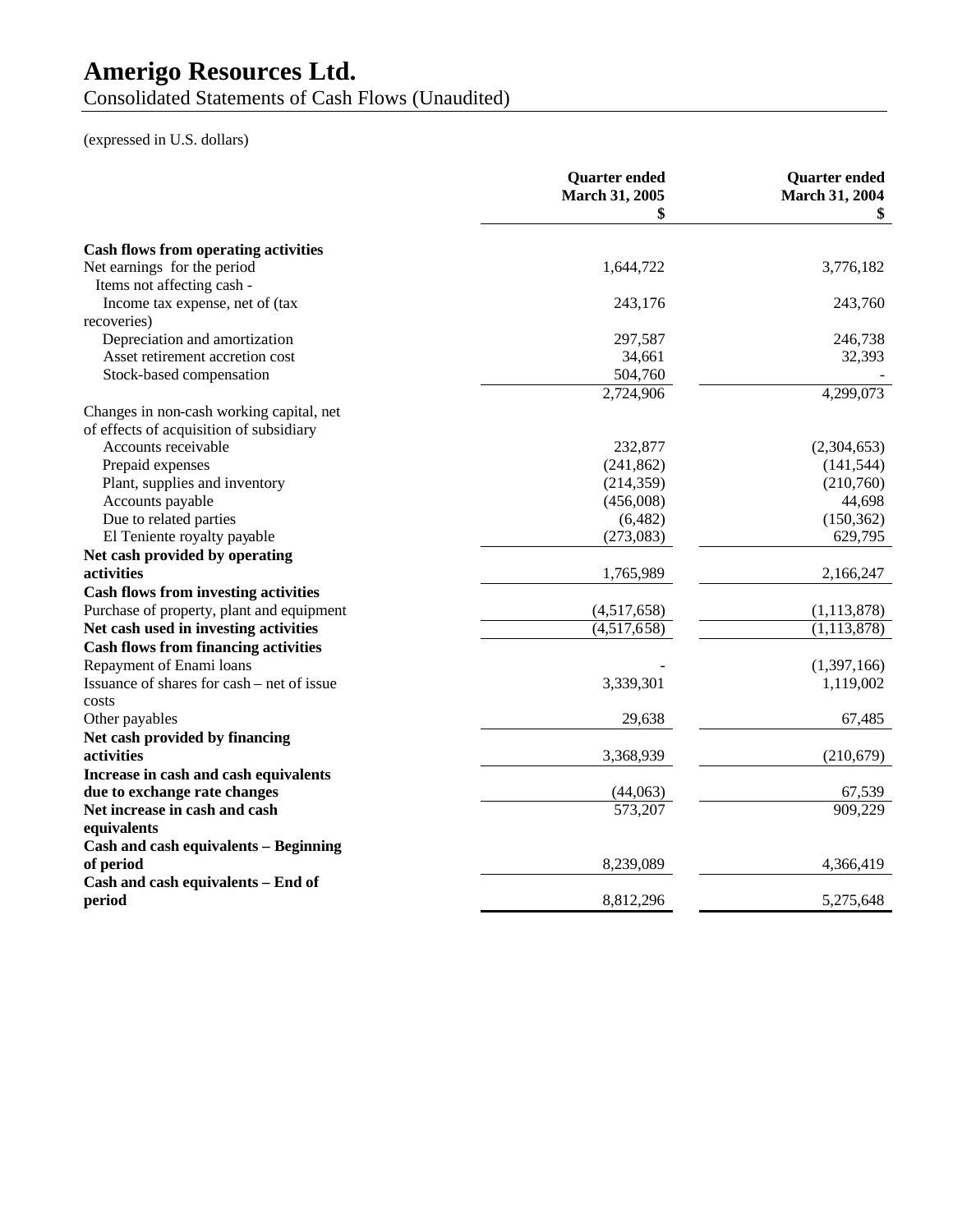Consolidated Statements of Shareholders' Equity (Unaudited)

(expressed in U.S. dollars)

| <b>Common shares</b><br>Deficit)/<br>No. of<br><b>Translation</b><br>to be<br>to stock<br>equity<br><b>Amount</b><br>\$)<br><b>Retained</b><br>options<br>Adjustment<br>\$)<br>shares<br>issued<br>\$)<br>Earnings (\$)<br>\$)<br>\$)<br>Balance - Dec. 31,<br>60,197,876<br>24,813,185<br>(1,499,997)<br>986,390<br>24,571,530<br>2003<br>(22,110)<br>294,062<br>Issue of shares<br><b>Exercise of warrants</b><br>1,934,553<br>4,767,195<br>1,934,553<br>Exercise of stock<br>230,000<br>94,979<br>94,979<br>options<br>Options granted<br>154,746<br>154,746<br>Transfer of value on<br>exercise of stock<br>(48, 425)<br>options<br>48,425<br>÷,<br>Capital stock to be<br>issued<br>(294,062)<br>(294,062)<br>Net earnings for the<br>period<br>10,941,198<br>10,941,198<br>Balance - December<br>31, 2004<br>65,195,071<br>26,891,142<br>9,441,201<br>1,092,711<br>(22, 110)<br>37,402,944<br>Issue of shares<br><b>Exercise of warrants</b><br>5,389,713<br>2,980,707<br>2,980,707<br>Exercise of stock<br>350,000<br>358,594<br>358,594<br>options<br>Options granted<br>504,760<br>504,760<br>Transfer of value on<br>exercise of stock<br>options<br>227,731<br>(227, 731)<br>Capital stock to be<br>issued<br>Net earnings for the<br>1,644,722<br>period<br>1,644,722<br>Balance - March 31,<br>2005<br>70,934,784<br>30,458,174<br>11,085,923<br>1,369,740<br>(22, 110)<br>42,891,727<br>$\blacksquare$ |  | (Cumulative | <b>Value</b><br>assigned | <b>Cumulative</b> | Capital<br>stock | <b>Total</b><br>shareholders |
|----------------------------------------------------------------------------------------------------------------------------------------------------------------------------------------------------------------------------------------------------------------------------------------------------------------------------------------------------------------------------------------------------------------------------------------------------------------------------------------------------------------------------------------------------------------------------------------------------------------------------------------------------------------------------------------------------------------------------------------------------------------------------------------------------------------------------------------------------------------------------------------------------------------------------------------------------------------------------------------------------------------------------------------------------------------------------------------------------------------------------------------------------------------------------------------------------------------------------------------------------------------------------------------------------------------------------------------------------------------------------------------------------------------------|--|-------------|--------------------------|-------------------|------------------|------------------------------|
|                                                                                                                                                                                                                                                                                                                                                                                                                                                                                                                                                                                                                                                                                                                                                                                                                                                                                                                                                                                                                                                                                                                                                                                                                                                                                                                                                                                                                      |  |             |                          |                   |                  |                              |
|                                                                                                                                                                                                                                                                                                                                                                                                                                                                                                                                                                                                                                                                                                                                                                                                                                                                                                                                                                                                                                                                                                                                                                                                                                                                                                                                                                                                                      |  |             |                          |                   |                  |                              |
|                                                                                                                                                                                                                                                                                                                                                                                                                                                                                                                                                                                                                                                                                                                                                                                                                                                                                                                                                                                                                                                                                                                                                                                                                                                                                                                                                                                                                      |  |             |                          |                   |                  |                              |
|                                                                                                                                                                                                                                                                                                                                                                                                                                                                                                                                                                                                                                                                                                                                                                                                                                                                                                                                                                                                                                                                                                                                                                                                                                                                                                                                                                                                                      |  |             |                          |                   |                  |                              |
|                                                                                                                                                                                                                                                                                                                                                                                                                                                                                                                                                                                                                                                                                                                                                                                                                                                                                                                                                                                                                                                                                                                                                                                                                                                                                                                                                                                                                      |  |             |                          |                   |                  |                              |
|                                                                                                                                                                                                                                                                                                                                                                                                                                                                                                                                                                                                                                                                                                                                                                                                                                                                                                                                                                                                                                                                                                                                                                                                                                                                                                                                                                                                                      |  |             |                          |                   |                  |                              |
|                                                                                                                                                                                                                                                                                                                                                                                                                                                                                                                                                                                                                                                                                                                                                                                                                                                                                                                                                                                                                                                                                                                                                                                                                                                                                                                                                                                                                      |  |             |                          |                   |                  |                              |
|                                                                                                                                                                                                                                                                                                                                                                                                                                                                                                                                                                                                                                                                                                                                                                                                                                                                                                                                                                                                                                                                                                                                                                                                                                                                                                                                                                                                                      |  |             |                          |                   |                  |                              |
|                                                                                                                                                                                                                                                                                                                                                                                                                                                                                                                                                                                                                                                                                                                                                                                                                                                                                                                                                                                                                                                                                                                                                                                                                                                                                                                                                                                                                      |  |             |                          |                   |                  |                              |
|                                                                                                                                                                                                                                                                                                                                                                                                                                                                                                                                                                                                                                                                                                                                                                                                                                                                                                                                                                                                                                                                                                                                                                                                                                                                                                                                                                                                                      |  |             |                          |                   |                  |                              |
|                                                                                                                                                                                                                                                                                                                                                                                                                                                                                                                                                                                                                                                                                                                                                                                                                                                                                                                                                                                                                                                                                                                                                                                                                                                                                                                                                                                                                      |  |             |                          |                   |                  |                              |
|                                                                                                                                                                                                                                                                                                                                                                                                                                                                                                                                                                                                                                                                                                                                                                                                                                                                                                                                                                                                                                                                                                                                                                                                                                                                                                                                                                                                                      |  |             |                          |                   |                  |                              |
|                                                                                                                                                                                                                                                                                                                                                                                                                                                                                                                                                                                                                                                                                                                                                                                                                                                                                                                                                                                                                                                                                                                                                                                                                                                                                                                                                                                                                      |  |             |                          |                   |                  |                              |
|                                                                                                                                                                                                                                                                                                                                                                                                                                                                                                                                                                                                                                                                                                                                                                                                                                                                                                                                                                                                                                                                                                                                                                                                                                                                                                                                                                                                                      |  |             |                          |                   |                  |                              |
|                                                                                                                                                                                                                                                                                                                                                                                                                                                                                                                                                                                                                                                                                                                                                                                                                                                                                                                                                                                                                                                                                                                                                                                                                                                                                                                                                                                                                      |  |             |                          |                   |                  |                              |
|                                                                                                                                                                                                                                                                                                                                                                                                                                                                                                                                                                                                                                                                                                                                                                                                                                                                                                                                                                                                                                                                                                                                                                                                                                                                                                                                                                                                                      |  |             |                          |                   |                  |                              |
|                                                                                                                                                                                                                                                                                                                                                                                                                                                                                                                                                                                                                                                                                                                                                                                                                                                                                                                                                                                                                                                                                                                                                                                                                                                                                                                                                                                                                      |  |             |                          |                   |                  |                              |
|                                                                                                                                                                                                                                                                                                                                                                                                                                                                                                                                                                                                                                                                                                                                                                                                                                                                                                                                                                                                                                                                                                                                                                                                                                                                                                                                                                                                                      |  |             |                          |                   |                  |                              |
|                                                                                                                                                                                                                                                                                                                                                                                                                                                                                                                                                                                                                                                                                                                                                                                                                                                                                                                                                                                                                                                                                                                                                                                                                                                                                                                                                                                                                      |  |             |                          |                   |                  |                              |
|                                                                                                                                                                                                                                                                                                                                                                                                                                                                                                                                                                                                                                                                                                                                                                                                                                                                                                                                                                                                                                                                                                                                                                                                                                                                                                                                                                                                                      |  |             |                          |                   |                  |                              |
|                                                                                                                                                                                                                                                                                                                                                                                                                                                                                                                                                                                                                                                                                                                                                                                                                                                                                                                                                                                                                                                                                                                                                                                                                                                                                                                                                                                                                      |  |             |                          |                   |                  |                              |
|                                                                                                                                                                                                                                                                                                                                                                                                                                                                                                                                                                                                                                                                                                                                                                                                                                                                                                                                                                                                                                                                                                                                                                                                                                                                                                                                                                                                                      |  |             |                          |                   |                  |                              |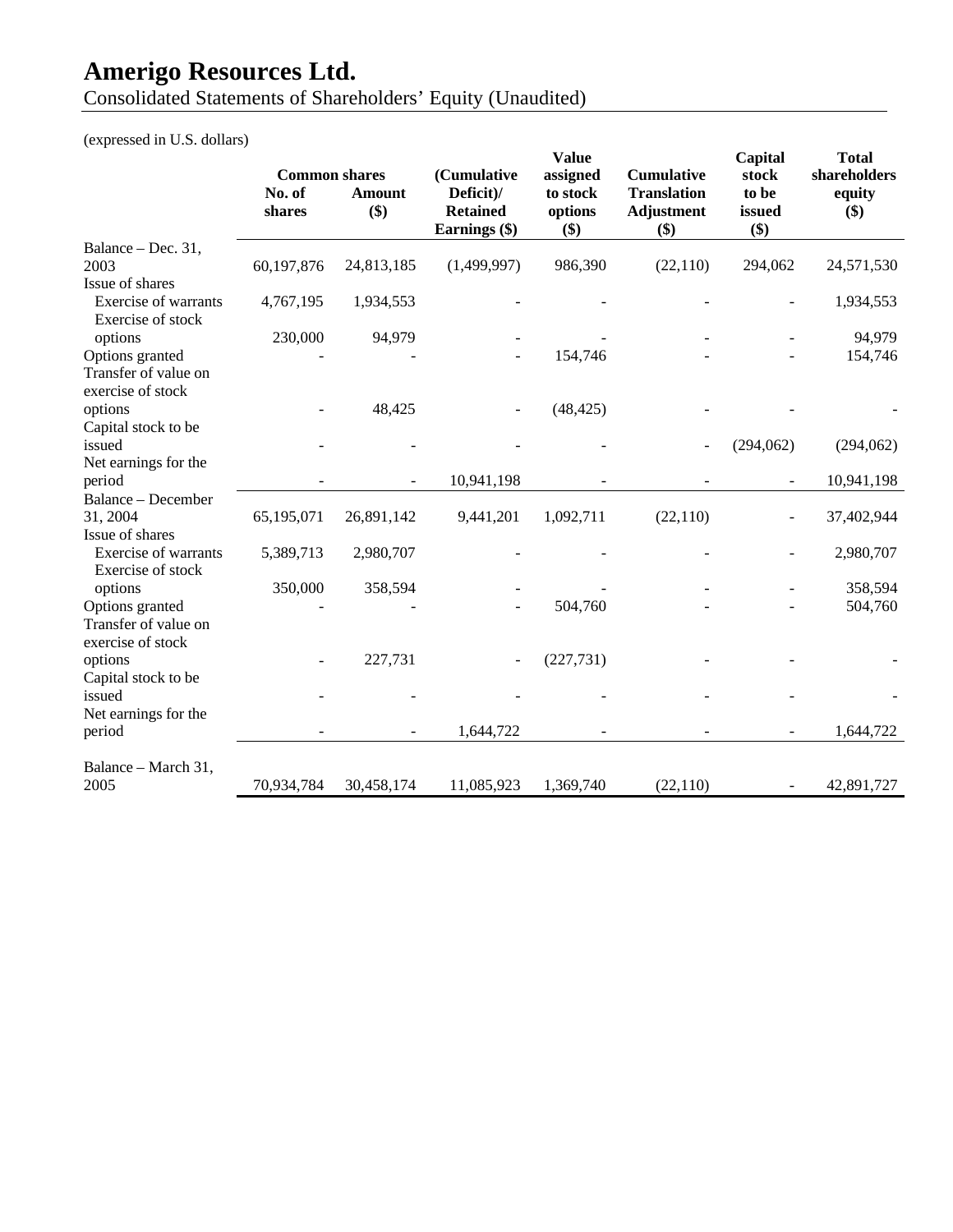Notes to Consolidated Financial Statements (Unaudited)

(expressed in U.S. dollars)

### **1 Significant accounting policies**

The financial statements of Amerigo Resources Ltd. ("Amerigo") together with its subsidiaries ("the Company") have been prepared in accordance with Canadian Generally Accepted Accounting Principles for interim financial information and therefore do not include all of the information and notes required for annual financial statements. These interim financial statements and notes thereto should be read in conjunction with the Company's audited financial statements for the year ended December 31, 2004.

### **2 Mineral property, plant and equipment**

|                                              | March 31,<br>2005<br>\$ | December 31,<br>2004 |
|----------------------------------------------|-------------------------|----------------------|
| Plant and infrastructure                     | 20,612,221              | 16,501,788           |
| Machinery and equipment                      | 9,539,142               | 9,188,691            |
| Contractual rights                           | 8,029,185               | 8,029,185            |
| Asset retirement obligations                 | 1,851,055               | 1,851,055            |
| Office furniture, equipment and other assets | 919,491                 | 862,717              |
|                                              | 40,951,094              | 36,433,436           |
| Accumulated depreciation                     | (2,251,222)             | (1,953,635)          |
|                                              | 38,699,872              | 34,479,801           |

### **3 Related party transactions**

### a) Minority Interest

The Company holds its interest in MVC through its subsidiary Amerigo International Holdings Corp. ("Amerigo International"). Amerigo International is controlled by the Company and is a wholly-owned subsidiary, except for certain outstanding Class A shares which are shown on the Company's Balance Sheet as Minority Interest at their book value of \$1,000. The Class A shares are owned indirectly by two directors of the Company.

The holders of the Class A shares are not entitled to any dividend or to other participation in the profits of Amerigo International, except for a total royalty dividend calculated as follows:

- \$0.01 for each pound of copper equivalent produced by MVC or any successor entity to MVC if the price of copper is under \$0.80, or
- \$0.015 for each pound of copper equivalent produced by MVC or any successor entity to MVC if the price of copper is \$0.80 or more.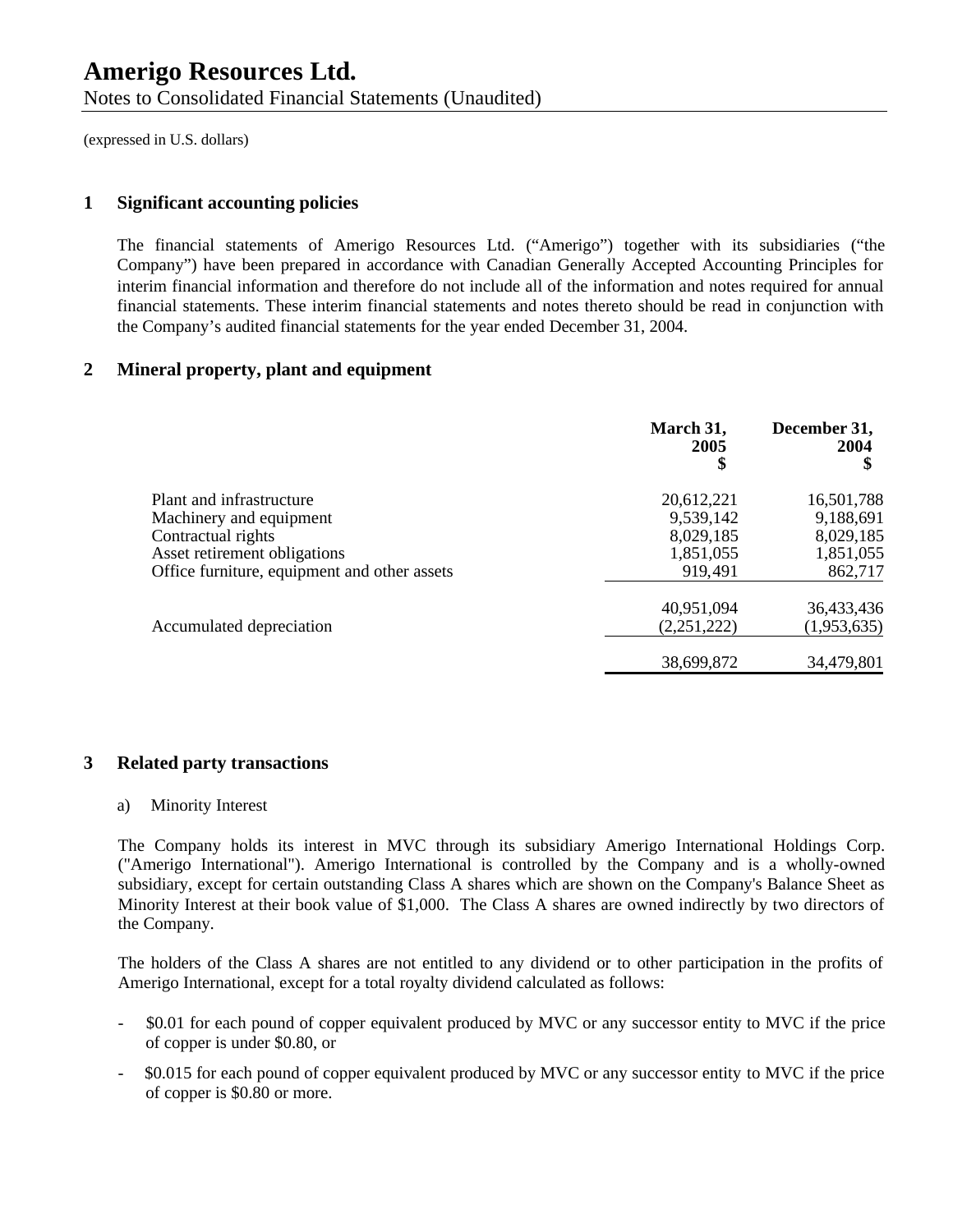Notes to Consolidated Financial Statements (Unaudited)

(expressed in U.S. dollars)

During the quarter ended March 31, 2005, a royalty dividend of \$112,219 was paid or accrued to the Amerigo International Class A shareholders on the basis described above. The royalty dividend is shown as Minority Interest in the Consolidated Statement of Operations. At March 31, 2005 \$39,782 of this amount was payable.

b) Management fees

During the quarter ended March 31, 2005 the Company paid or accrued \$46,454 in management fees to certain directors and officers of the Company.

c) Directors fees and remuneration to officers

During the quarter ended March 31, 2005 the Company paid or accrued \$31,455 in directors' fees and directors' expenses to independent directors and \$18,893 in consulting fees to certain officers of the Company. Directors' fees and consulting fees to officers are categorized as Salaries, Consulting and Professional Fees in the Company's consolidated financial statements.

At March 31, 2005 two officers of the Company acted one as a director and the other as an officer of Nikos Explorations Ltd. ("Nikos"), a company to which Amerigo sold its Canadian mineral properties in fiscal 2004. At the time of the disposition of mineral properties to Nikos, no officers or directors of the Company served as directors or officers of Nikos.

### **4 Capital stock**

Authorized – Unlimited common shares without par value.

### **a) Summary of capital stock issued in the period**

In the quarter ended March 31, 2005 the Company received \$2,980,707 from the exercise of 5,389,713 share purchase warrants at exercise prices ranging from Cdn\$0.25 to Cdn\$0.70 per share purchase warrant. The Company also received \$358,594 from the exercise of 350,000 stock options at an exercise price of Cdn\$1.23 per stock option.

### **b) Stock options**

### **Stock option plan**

The Company established a stock option plan (the Plan) on April 2, 2003. The Board of Directors of the Company (the Board) administers the Plan, whereby it may from time to time grant options to purchase common shares of the Company to directors, officers, key employees and certain other persons who provide services to the Company or its subsidiaries. The maximum aggregate number of common shares issuable under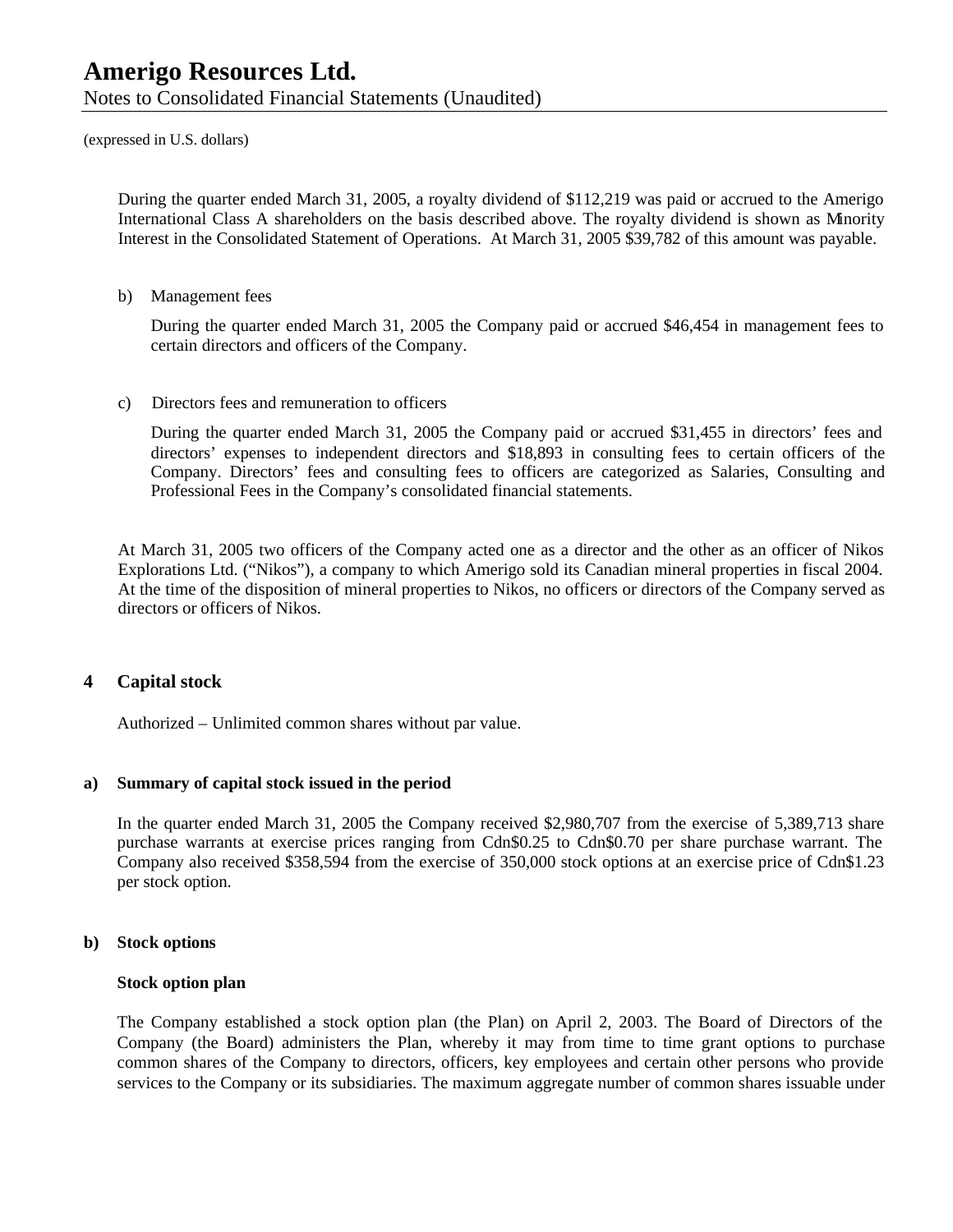Notes to Consolidated Financial Statements (Unaudited)

(expressed in U.S. dollars)

the Plan will not exceed 5,194,569 and the aggregate number of common shares reserved for issuance to any one person under the Plan in any 12-month period must not exceed 5% of the outstanding common shares of the Company, on a non-diluted basis. The exercise price of an option is determined by the Board and shall be no less than the closing price of the common shares on the Exchange on the day preceding the date of grant, less the maximum discount permitted by the policies of the Exchange subject to the minimum exercise price per common share permitted by the Exchange. Options must be exercised within a five-year period from the date of grant. Vesting periods are determined by the Board.

A summary of the Company's stock options at March 31, 2005 and December 31, 2004 and the changes for the three and twelve month periods ending on those dates is presented below:

|                                                   | Three months ended<br><b>March 31, 2005</b> |                                                      |                                   | <b>Twelve months ended</b><br><b>December 31, 2004</b> |
|---------------------------------------------------|---------------------------------------------|------------------------------------------------------|-----------------------------------|--------------------------------------------------------|
|                                                   | Outstanding<br>options                      | Weighted<br>average<br>exercise<br>price<br>$Cdn$ \$ | Outstanding<br>options            | Weighted<br>average<br>exercise<br>price<br>Cdn\$      |
| Balance – start of period<br>Granted<br>Exercised | 1,675,000<br>1,185,000<br>(350,000)         | 1.14<br>1.60<br>1.23                                 | 1,680,000<br>225,000<br>(230,000) | 0.96<br>1.85<br>0.54                                   |
| Balance – end of period                           | 2,510,000                                   | 1.34                                                 | 1,675,000                         | 1.14                                                   |

On January 7, 2005 the Company granted stock options to purchase an aggregate of 1,185,000 common shares to directors, officers and employees, with an exercise price of Cdn\$1.60 per share, expiring on January 7, 2010. The Company recorded a stock-based compensation of \$504,760 associated with this option grant.

### **Value assigned to stock options**

|                                                                   | <b>March 31, 2005</b> | <b>December 31, 2004</b> |
|-------------------------------------------------------------------|-----------------------|--------------------------|
| Balance – beginning of period                                     | 1,092,711             | 986,390                  |
| Options granted<br>Transfer to capital stock on exercise of stock | 504,760               | 154.746                  |
| options                                                           | (227, 731)            | (48,425)                 |
| Balance – end of period                                           | 1,369,740             | 1,092,711                |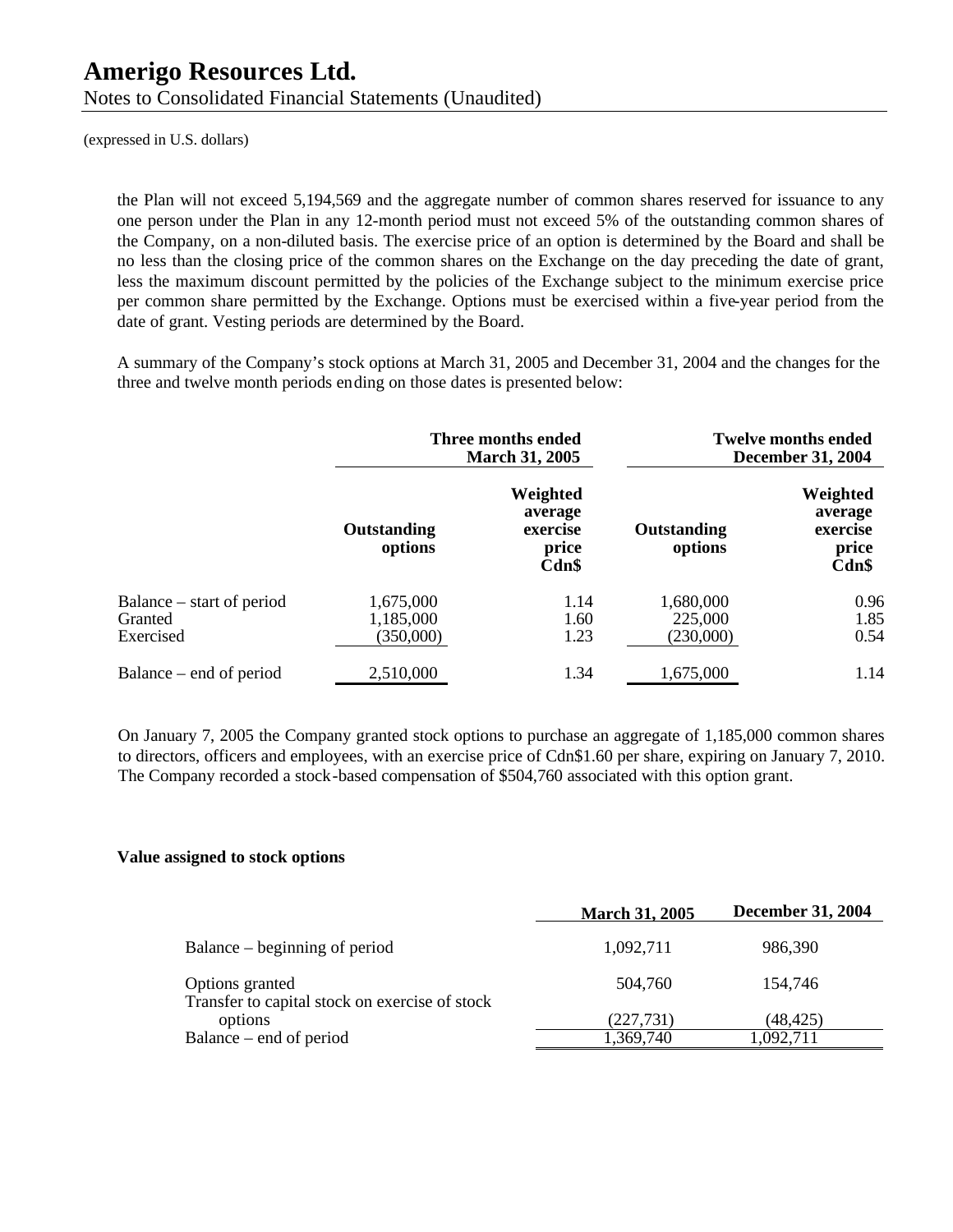Notes to Consolidated Financial Statements (Unaudited)

(expressed in U.S. dollars)

The Company estimated that the weighted average fair value of the options granted during the three months ended March 31, 2005 was \$0.43 per option by using the Black-Scholes Option Pricing Model with the following weighted average assumptions:

| Expected dividend yield         | 0%      |
|---------------------------------|---------|
| Expected stock price volatility | 29.3%   |
| Risk-free interest rate         | 3.08%   |
| Expected life of options        | 5 years |

The following stock options were outstanding and exercisable as at March 31,2005:

| Range of<br>exercise<br>prices<br>Cdn\$ | <b>Number</b><br>exercisable | Weighted<br>average<br>remaining<br>contractual life | Weighted<br>average exercise<br>price<br>Cdn\$ |
|-----------------------------------------|------------------------------|------------------------------------------------------|------------------------------------------------|
| $0.36$ to $2.00$                        | 2,510,000                    | 4.13 years                                           | 1.34                                           |

### **c) Warrants**

During the quarter ended March 31, 2005, 5,389,713 warrants with exercise prices ranging from Cdn\$0.25 to Cdn\$0.70 were exercised for net proceeds of \$2,980,707.

### **Share purchase warrants outstanding at March 31, 2005:**

| Number of<br>warrants | <b>Exercise price</b><br>per warrant<br>Cdn\$ | <b>Expiry date</b>   |
|-----------------------|-----------------------------------------------|----------------------|
| 190,250               | 0.32                                          | April 16, 2005       |
| 14,744,053            | 0.70                                          | June 18 and 20, 2005 |
| 14,934,303            |                                               |                      |

Each warrant entitles the holder to purchase one common share of the Company.

### **5 El Teniente Royalty**

MVC has a contract with Codelco through at least 2021 to process the tailings from the El Teniente mine in Chile. MVC pays a royalty on copper produced by MVC to Codelco – El Teniente based on a formula that considers both the price of copper and the copper content in the tailings. No royalties are payable if the copper price is below \$0.80 per pound (for copper content in tailings between 0.09% and 0.1499%); if the copper price